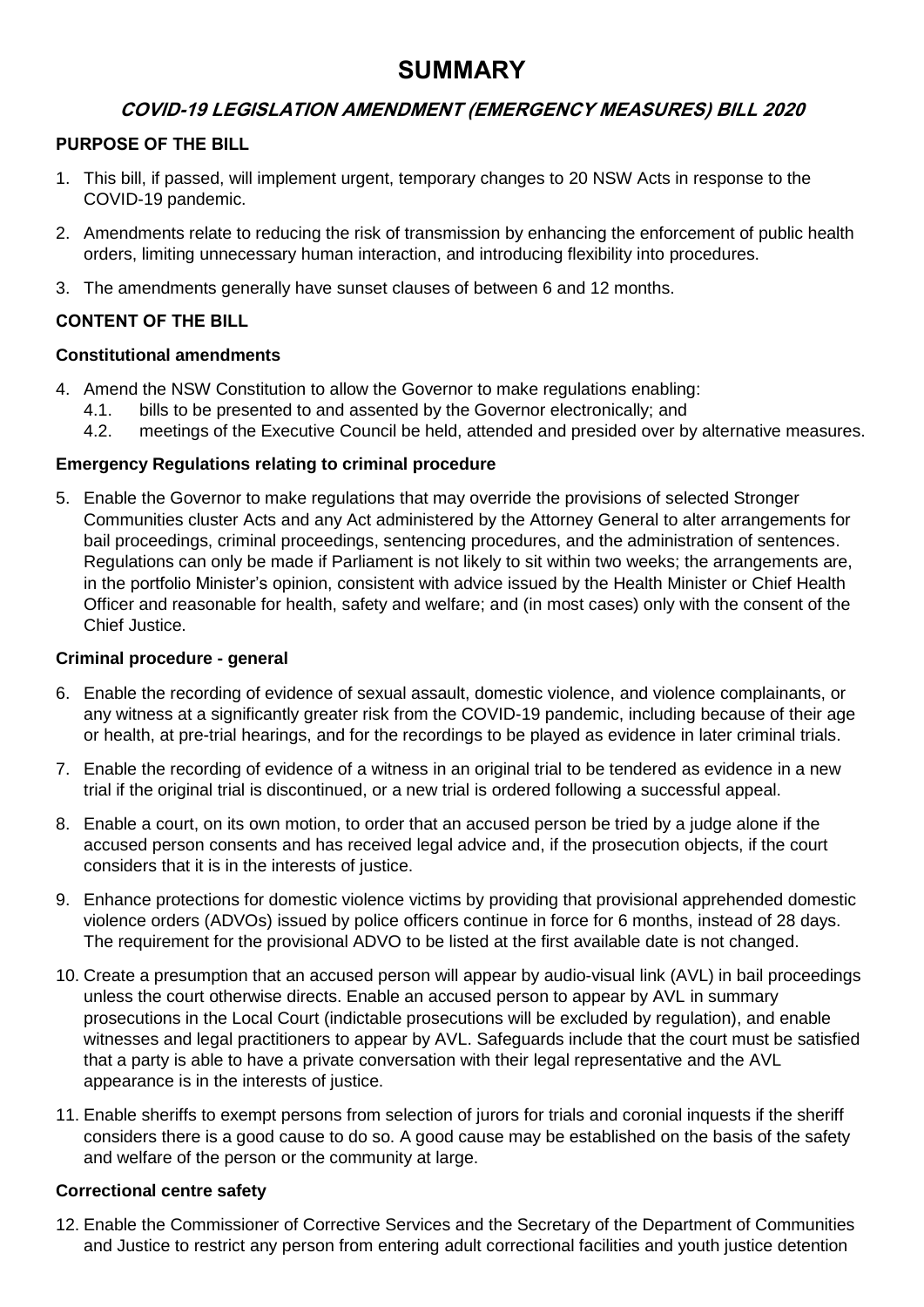centres if satisfied that it is reasonably necessary to protect the health of inmates or the public from the COVID-19 pandemic. The power does not extend to the Inspector of Custodial Services and the Ombudsman.

13. Enable the Commissioner of Corrective Services to grant parole to certain offenders falling within a class of inmates prescribed by regulations before their non-parole period if satisfied that the inmate's release is necessary because of impact of the pandemic on public health or the security of a correctional centre. The Commissioner will not have the power to release certain inmates, including inmates serving a sentence of life imprisonment, or imprisonment for murder, a serious sex offence, or a terrorism offence. The Commissioner must consider the risks to community safety, the protection of domestic violence victims, and the impact on any victim before releasing an inmate.

## **NSW Civil and Administrative Tribunal (NCAT) procedure**

- 14. Modify NCAT procedure by regulation made by the Governor, and:
	- 14.1. Enable the Guardianship Division (for all matters) and Administrative and Equal Opportunity Division (for Public Health Act matters only) to be constituted by two members instead of three. When they come up for review, any decisions by the 2 member Guardianship Division will be reviewed by 3 members.
	- 14.2. Extend the period of time for providing written reasons for NCAT decisions (when requested) from 28 days to 90 days, except for the Guardianship Division, which must provide an oral statement of reasons for all guardianship matters within 30 days (but is not required to provide written reasons);
	- 14.3. Allow NCAT or a court to extend the period of time for the doing of anything in NCAT's jurisdiction, including applications for reviews or appeals from NCAT decisions, where necessary because of the pandemic.

## **Working with children checks**

15. Provide the Children's Guardian with the discretion to extend the period for which a working with children check clearance is in force.

#### **Enforcement of public health orders**

- 16. Remove the requirement for a public health order in respect of persons exposed to COVID-19 to be confirmed by NCAT within 3 working days of the order being served. A person subject to a contact order public health order will still have right to seek review by NCAT.
- 17. Allow a police officer to arrest a person who the officer reasonably suspects of contravening a public health order in relation to COVID-19 and returning the person to their usual place of residence or their place of detention.
- 18. Allow a police officer to be an authorised officer for the purpose of issuing a penalty infringement notice and for the purpose of allowing police officers to require a person to give their name and address in relation to COVID-19.

# **Private health facilities and pharmacy premises**

- 19. Allow the Secretary of the Ministry of Health to exempt a private health facility from the conditions of a licence or requirements relating to a medical advisory committee if the Secretary is satisfied that it is reasonably necessary to do so because of the pandemic and at both patient care and safety at the facility will be properly maintained.
- 20. Allow the Secretary of the Ministry of Health to exempt premises being used as the State Vaccine Centre from the provisions in the National Law relating to pharmacy premises.

# **Mental Health Review Tribunal (MHRT) procedures**

- 21. Allow the MHRT, if considered necessary because of the pandemic:
	- 21.1. to approve a person appearing before the tribunal by telephone,